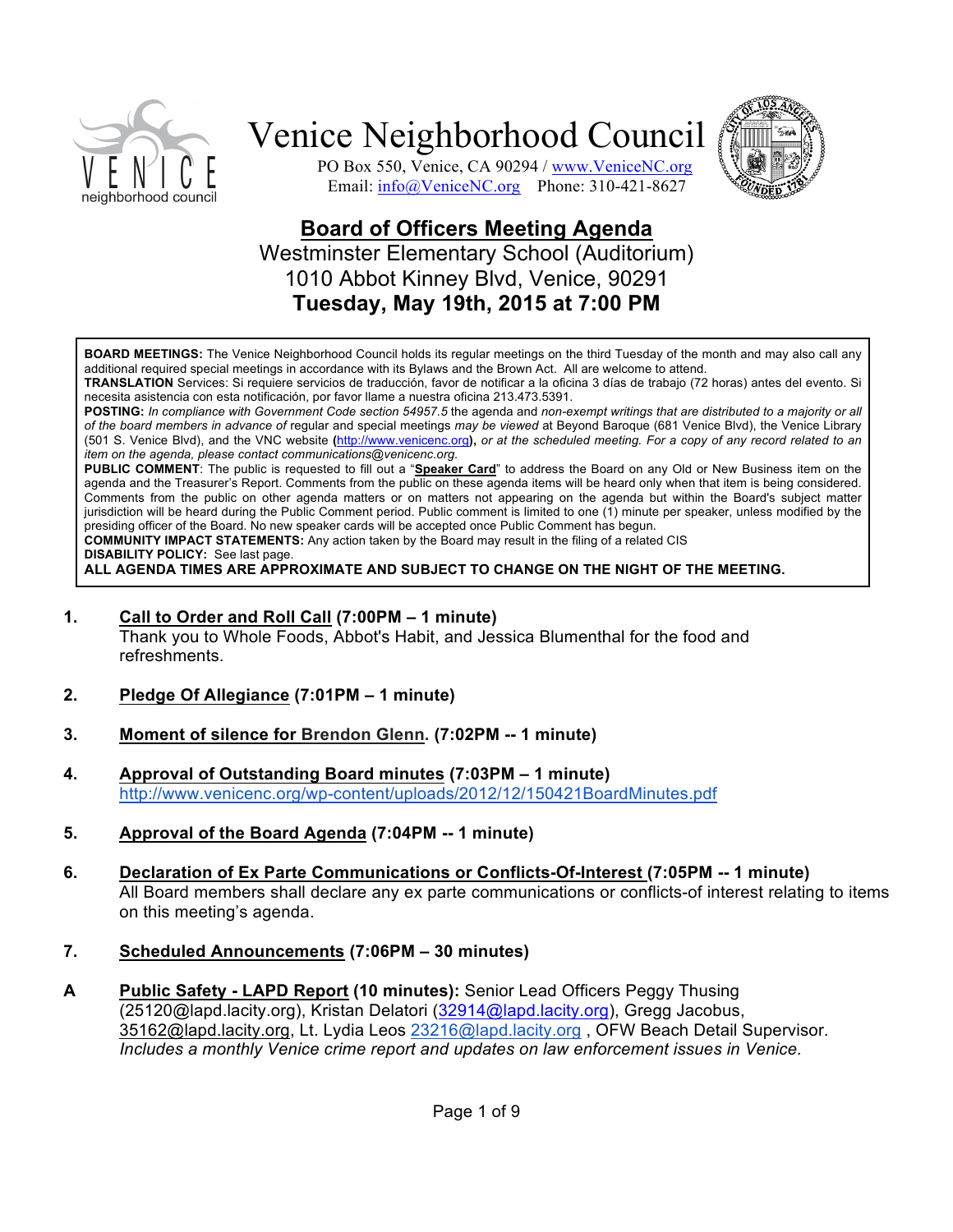

PO Box 550, Venice, CA 90294 / www.VeniceNC.org Email:  $\frac{info(@)$ VeniceNC.org Phone: 310-421-8627



- **B Government Reports (15 minutes)** (Representatives have standing place on the agenda, but are not always available to attend)
	- City Councilmember Mike Bonin, Cecilia Castillo, Field Deputy, Cecilia.Castillo@lacity.org (310- 568-8772)
	- Congressman Ted Lieu, Representative Janet Turner 310-496-9896 janet.turner@mail.house.gov
	- State Senator Ben Allen, Representative Sam Liu 310-318-6994, samuelliu@sen.ca.gov
	- State Assemblyperson Autumn Burke, Rep Odysseys Bostick 310.412.6400 odysseysbostick@asm.ca.gov
	- LA County Supervisor Sheila Kuehl
	- Mayor Eric Garcetti, Westside Deputy, Daniel Tamm, (Daniel.Tamm@Lacity.org) 213-978-0836

### **C VNC Announcements (5 Minutes)**

- President Mike Newhouse (President@VeniceNC.org)
	- Budget Advocates update
	- Plan Check update
- Vice President Marc Saltzberg (VicePresident@VeniceNC.org)
- Westside Regional Alliance of Councils- Mike Newhouse, WRAC President, Marc Saltzberg, VNC Representatives. (Chair@westsidecouncils.org),
- Los Angeles Neighborhood Council Coalition (LANCC) Ivan Spiegel (Parliamentarian@VeniceNC.org)
- VNC Representative to DWP: Dede Audet
- Venice Chamber Of Commerce: Catherine Chevalier, President VCC (Catherine@notmaurice.com)
- **8. Announcements & Public Comment on items not on the Agenda (7:36PM -- 30 minutes)** *[No more than 1 minute per person – no Board member announcements permitted]*

### **9. Scheduled Presentations (8:06PM -- 10 minutes)**

### **California Common Cause** (Kurston Cook kurston.cook@gmail.com)

Presentation by policy fellow with California Common Cause to discuss recommended reforms to the LA City matching funds program. Includes a short presentation, with a 6 minute video, and the opportunity for Q&A.

### **10. General Consent Calendar (8:16PM -- 1 minute)**

*[All agenda items on the Consent Calendar will pass when the Consent Calendar is approved. No discussion or Public Comment is allowed on any item. Items may be removed by any board member or stakeholder. Removed items will go to the end of the agenda and be treated as regular agenda items with discussion and public comment.]*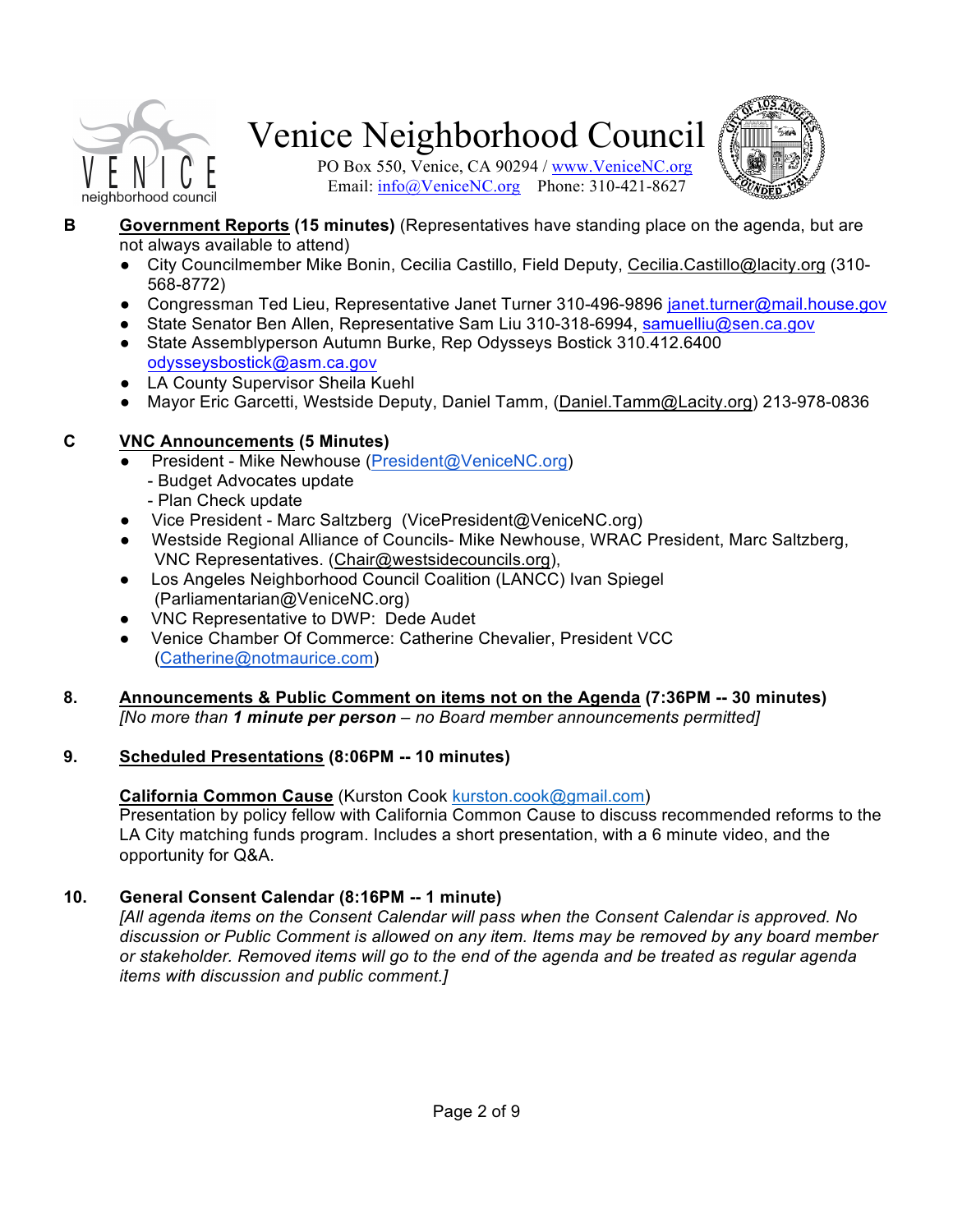

PO Box 550, Venice, CA 90294 / www.VeniceNC.org Email: info@VeniceNC.org Phone: 310-421-8627



#### **A Community Impact Statement in support of the Baldwin Hills Conservancy Act (**Marc Saltzberg VicePresident@venicenc.org)

**MOTION:** *Whereas,* The Baldwin Hills Conservancy was created by the California legislature in 2000 to help address the lack of open space and park land in the Los Angeles area. Since that time, it has been an effective vehicle for improving and acquiring park land and facilities in the region, collaborating with numerous agencies to fund more than 25 park projects valued in excess of \$40 million, and

*Whereas,* when established in 2000, it included a "sunset" provision that was put in place. The legislature did not want to create an agency that would exist in perpetuity if it didn't prove to be useful. As it stands now, the Conservancy will cease to exist on January 1, 2018 – unless legislation is adopted to extend it;

THEREFORE BE IT RESOLVED that The Venice Neighborhood Council supports AB 446, the Baldwin Hills Conservancy Act, authored by Assemblymember Ridley-Thomas which will extend its existence indefinitely.The VNC also supports LA City Council File 15-0002-S34, Council Member Herb Wesson's motion to support AB446.

### **11. Land Use and Planning Committee (LUPC) Consent Calendar (8:17PM -- 1 minute)**

*[All agenda items on the Land Use and Planning Committee (LUPC) Consent Calendar will pass when the LUPC Consent Calendar is approved. No discussion or Public Comment is allowed on any item. Items may be removed by any Board member or Stakeholder. Removed items will go to the end of agenda item 11. Land Use and Planning Committee and will be treated as regular LUPC agenda items, with discussion and public comment.]*

### **A VNC De Minimis Projects**

**MOTION:** The VNC Board recommends approval of the following project as a "VNC De Minimis Project":

513 28th Ave, Southeast Venice Subarea, R1-1-0 zone, Land Use Designation: Single-Family Residential--Low, Dual Permit Jurisdiction Coastal Zone DIR-2015-834-VSO Applicant: Terry Ballentine LUPC Staff: Mehrnoosh Mojallali RECOMMENDED BY LUPC ON 4/28/15 5-1-1

### **B Pedestrian Safety Measures - Recommendation For 2022 Alberta Ave.**

**MOTION:** The VNC Board recommends that sidewalk warning strips for pedestrians be used, in conjunction with warning bells in the garage for drivers, for purposes of helping to mitigate risk for pedestrians crossing the driveways on the sidewalk of Alberta Avenue, for the project at 2022 Alberta Avenue.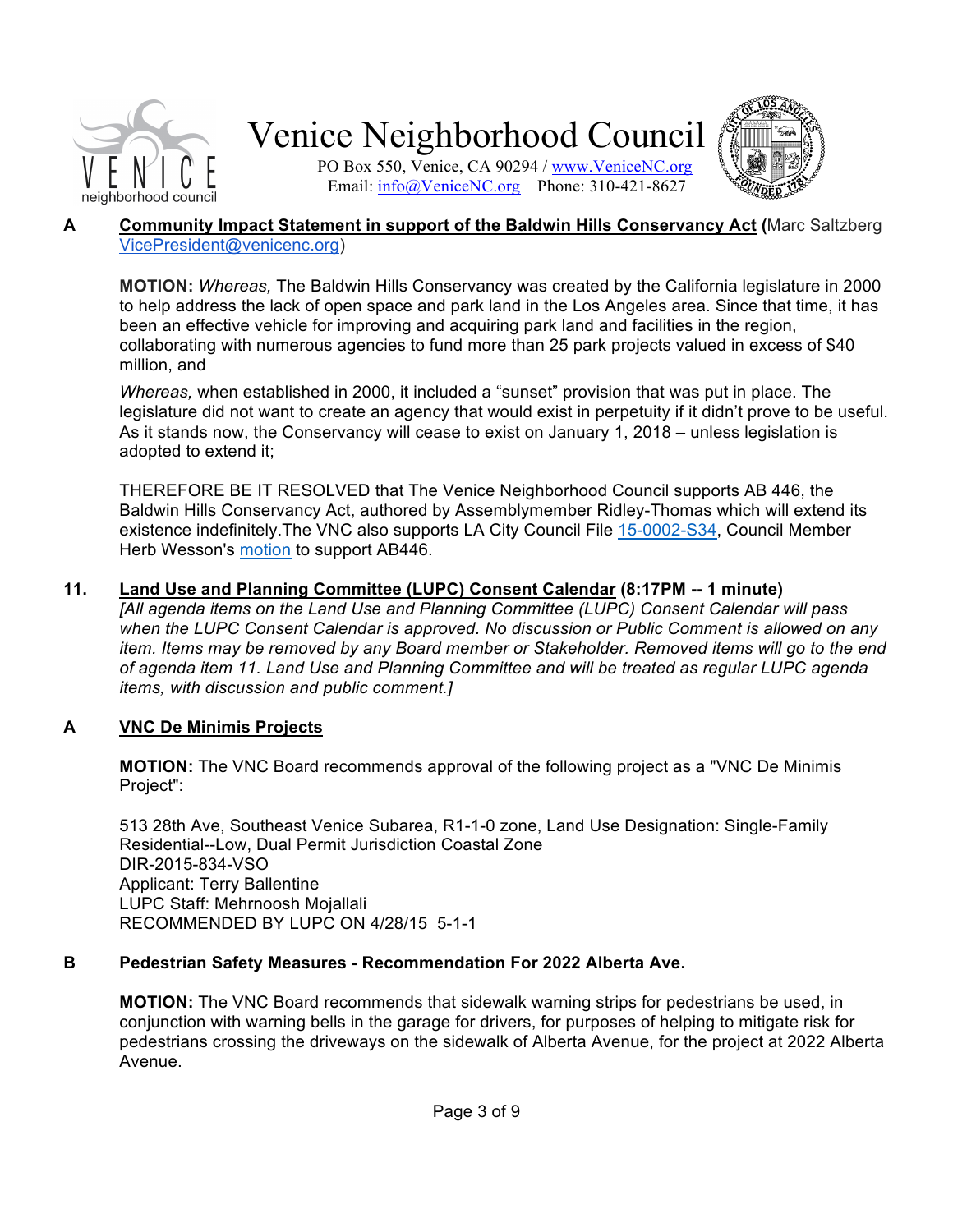

PO Box 550, Venice, CA 90294 / www.VeniceNC.org Email: info@VeniceNC.org Phone: 310-421-8627



#### **C LUPC Chair Questions for WRAC & City Attorney**

On many occasions the LUPC Chair and members have not been able to obtain answers to important questions or otherwise obtain important information from various City departments, and thus we have been hampered in serving in our volunteer positions and in doing the Neighborhood Council jobs to which we have been elected by the Public or appointed by the elected VNC Board, under City Charter Section 900.

- **C1 MOTION:** Therefore, the VNC Board requests the LUPC Chair to raise the following issues with the Western Regional Alliance of Councils (WRAC) Land Use & Planning Committee, in order to see if other Neighborhood Council LUPC's in our region are having similar issues and whether we should work together to pursue getting these issues resolved:
	- 1. How do we handle situations where City employees/officials do not return phone calls?

2. How do we handle situations where City employees/officials do not provide documents requested?

3. How do we assist neighbors who need assistance from Building & Safety in correcting allegedly erroneous building permit information, and which department should assist on this?

4. Can we get a contact in each of the City Attorney, City Planning, Building & Safety and Housing offices that we can call when we have questions or issues in their areas of responsibility?

5. How can we find out why Small-Lot Subdivisions (SLS) for the Venice Coastal Zone are not being checked for compliance with the VCZSP Ordinance, the Venice LUP component of the General Plan, the DIR for SLS/VCZSP and the Coastal Act, Chapter 3, as well as why SLS are not being analyzed for 1) compatibility in scale, mass and character with the existing surrounding neighborhood and 2) whether they are materially detrimental to adjoining lots or the immediate neighborhood?

6. How can we work with City Planning and LADBS to understand why they are processing SLS as duplexes when the planning permits are for SLS for single-family dwellings?

7. How can we get City Planning to work with us to correctly handle Mello Act issues, such as incorrect processing of determinations and appeals, inaccurate or misleading forms, inadequate standard of review and documentation, inadequate review by City Planners processing the Mello forms, etc., according to the Interim Administrative Procedures, rather than having to file Appeals in order to address issues we discover?

8. How can we follow up with the City Attorney office when we hear statements from the City Attorney representative in West L.A. Area Planning Commission hearings that do not seem correct with respect to Findings for CDP's or other determinations?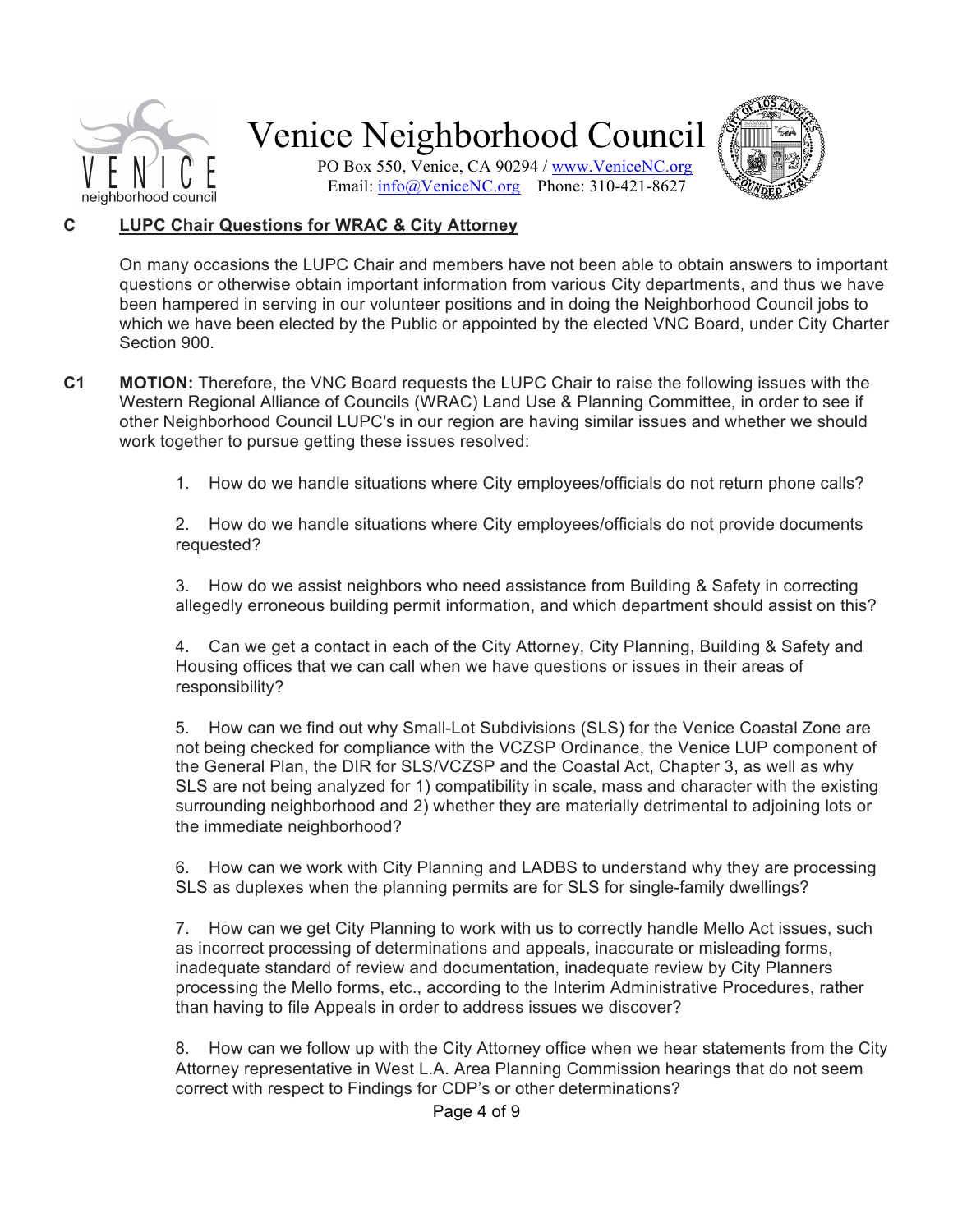

PO Box 550, Venice, CA 90294 / www.VeniceNC.org Email: info@VeniceNC.org Phone: 310-421-8627



9. With whom in the City Attorney office can we talk about the fairness of the process for scheduling Appeals with the Area Planning Commissions, where the Appeal is denied if the City doesn't schedule the Hearing?

10. With whom can we speak, who will take appropriate action, if we strongly believe that a City department is ignoring its responsibilities with the appearance of favor towards particular developers or architects?

11. With whom do we speak and to whom do we report, who will take appropriate action, regarding any alleged unethical or illegal actions that we may find in the course of our work?

and

**C2 MOTION:** Therefore, the VNC Board requests that the VNC President request that the City Attorney advise the VNC Board and LUPC on the following question/issue:

> 1. Is the VSO processing procedure--which has no Public Notice or Hearing (no public process), is non-appealable, and is non-transparent--legal?

2. If so, on what basis?

3. Where can we find the CEQA review covering the VSO processing procedure?

- **12. Old Business (8:18PM -- 40 minutes)** *[Discussion and possible action]*
- **A Update on Budget Advocates and Selection of VNC Budget Representatives (10 minutes)**

**MOTION:** The VNC Board shall select two Board members to be the VNC Budget Representatives for the 2016 fiscal year.

**B Venice Coastal Zone Interim Control Ordinance (30 minutes)** (Robin Rudisill)

**MOTION:** The VNC Board shall approve a Venice Coastal Zone Interim Control Ordinance. **[EXHIBIT]**

- **13. LUPC (8:58PM – 60 minutes) (**Robin Rudisill on behalf of LUPC, Chair-lupc@VeniceNC.org) *[Discussion and possible action]*
- **A 10 Washington Blvd ("The Venice Whaler" restaurant expansion),** Marina Peninsula Subarea, C4-1 zone, Land Use Plan designation: Community Commercial, Dual Permit Jurisdiction Coastal Zone (aka "Appealable Area" post LCP) APCW-2014-4703-SPE-SPP-PAB-PAD-CDP and ENV-2014-4704-EAF Applicant: Dafne Gokcen LUPC Staff: Ramsey Daham & Robin Rudisill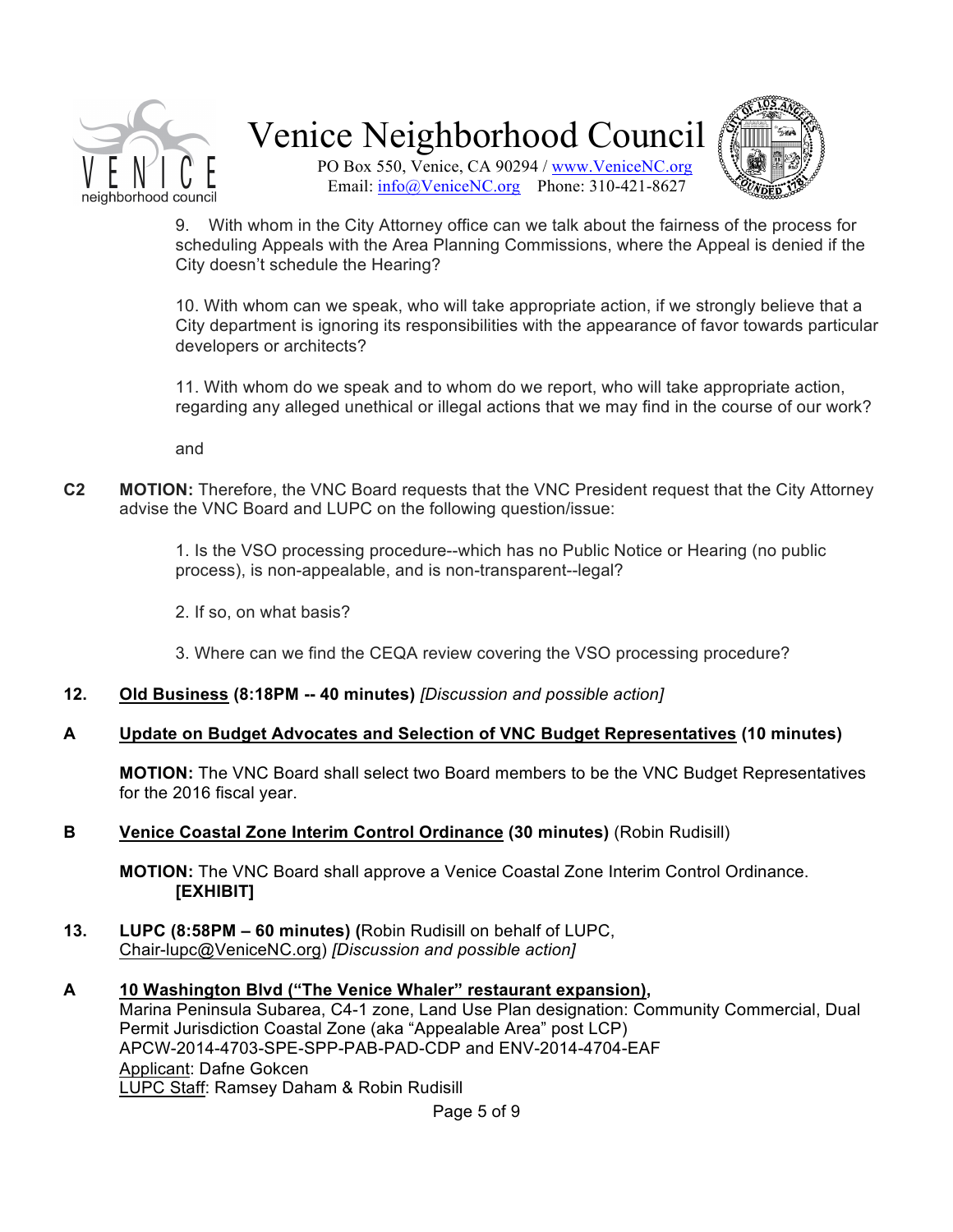

PO Box 550, Venice, CA 90294 / www.VeniceNC.org Email: info@VeniceNC.org Phone: 310-421-8627



#### *http://www.venicenc.org/10-washington-blvd-the-venice-whaler/* **CITY HEARING NOT YET SCHEDULED**

Project Description: To permit the use and maintenance of an existing 754 sq ft patio service area operating in conjunction with an existing restaurant, as limited for use and subject to revocation as per the Department of Public Works Bureau of Engineering Revocable Permit in effect (see copy at above link), for table service only and with no standing permitted, including:

- a) An Exception from VCZSP Section 13.D to permit zero (0) on-site parking spaces in lieu of the 19 parking spaces that would otherwise be required
- b) A VCZSP project compliance permit (SPP)
- c) A determination of a "Deemed-to-be-Approved" conditional use status (LAMC 12.24-L) for the sale of a full line of alcoholic beverages in conjunction with an existing 3,096 sq ft 2-story restaurant accommodating 214 patrons and having interior hours of operation from 6 a.m. to 2 a.m. daily, currently selling a full line of alcoholic beverages
- d) Approval of Plans (LAMC 12.24-M) to allow the sale and dispensing of a full line of alcoholic beverages for on-site consumption in an existing 754 sq ft patio having 36 patron seats and hours of operation from 6 a.m. to 2 a.m. daily, in conjunction with a "Deemed-to-be-Approved" 3,096 sq ft 2-story restaurant accommodating 214 patrons and having interior hours of operation from 6 a.m. to 2 a.m. daily, currently selling a full line of alcoholic beverages
- e) A Coastal Development Permit, in the dual permit jurisdiction coastal zone

**MOTION:** The VNC Board recommends approval of the project as proposed, which project includes and is based on the current existing standard operating procedures of the restaurant, dated 5-13-15 (see attached), with the following conditions:

- 1. Sound mitigation canopy/awning design shall be implemented as indicated on plans dated 4/8/15 for upper and lower patios.
- 2. Patio hours of operation on Sunday through Thursday shall be: unenclosed from opening until 10 pm, covered and fully enclosed from 10 pm until 2 am.
- 3. Patio hours of operation on Friday and Saturday shall be: unenclosed from opening until 11:30 pm, covered and fully enclosed from 11:30 pm until 2 am.
- 4. Occupant load shall not increase and will remain the same size as existing, at 214, which shall be controlled by the doorman/security.
- 5. There shall be a plan approval 1 year from the [date of implementation of the restaurant expansion project].
- 6. Operating procedures dated 5-13-15 and attached to this Motion shall be in place at all times, and shall include the awning/enclosure operation, policy/procedures for the patio areas, sound levels testing, security procedures and responsibilities between on-site managers and security company, employee and customer parking policies and procedures, and procedure for occupant counts for purposes of limiting headcount to Occupant Load of 214.
- 7. Security shall remain in the vicinity of the restaurant site until 3 am for purposes of both safety and noise reduction in the surrounding neighborhood.
- 8. [Employee] parking shall be available at all times when school is not in session at the [LAUSD elementary school] faculty lot [on Strongs Drive,] with a contract in place [prior to implementation of the restaurant expansion project].

RECOMMENDED BY LUPC 4/28/15 4-2-1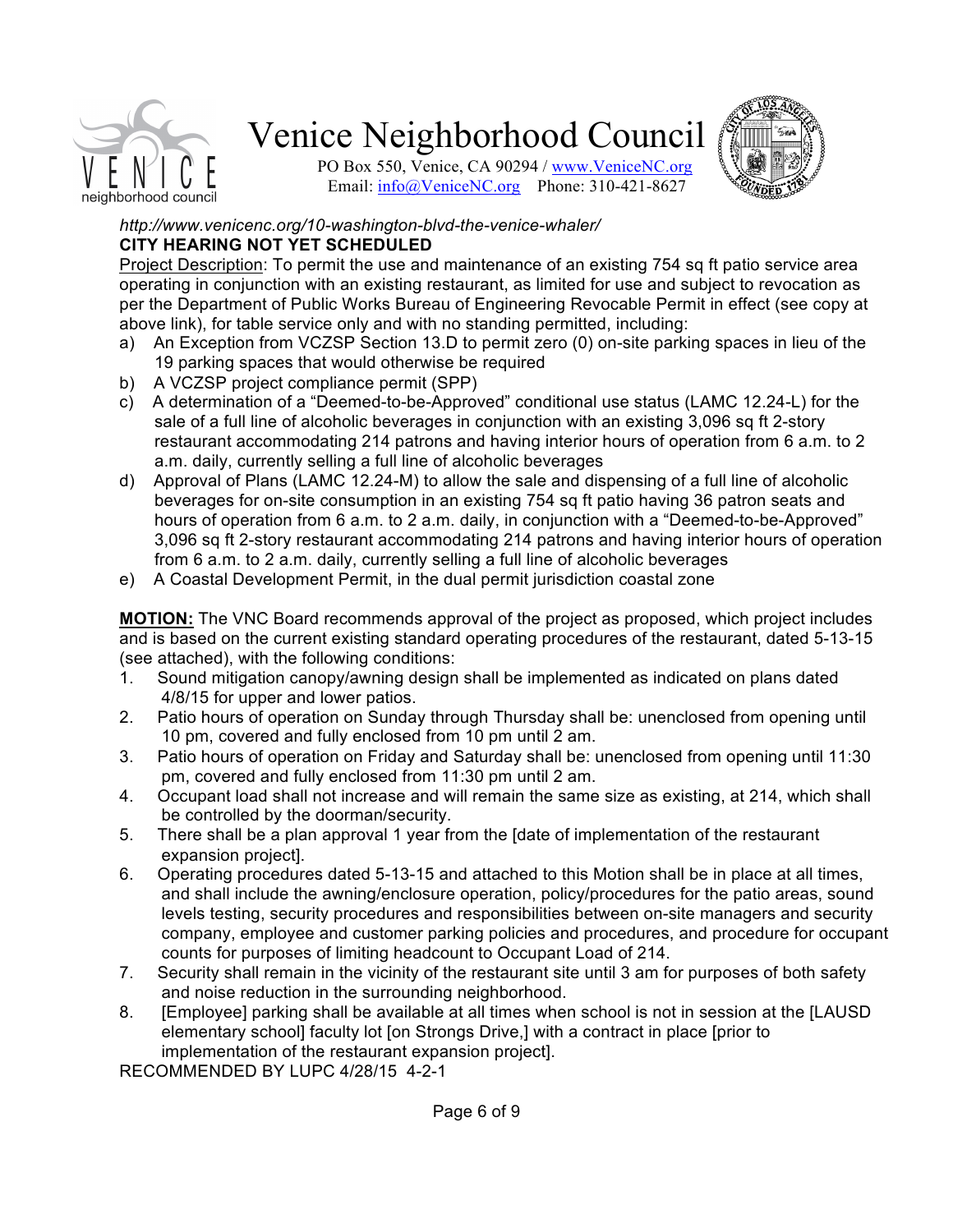

PO Box 550, Venice, CA 90294 / www.VeniceNC.org Email: info@VeniceNC.org Phone: 310-421-8627



**B 2715 Ocean Front Walk (adjustment to project for new SFD),** North Venice Subarea, RD1.5-1-0, Land Use Plan Designation: Multiple-Family Residential Low Medium II, Dual Permit Jurisdiction Coastal Zone

ZA-2015-1111-CDP-ZAA-SPPA-SPP and ENV-2015-1112-EAF & related cases ZA-2012-2764-ZAA and DIR-2012-2713-SPP-SPPA-MEL and ENV-2012-2765-CE and ENV-2012-2714-CE CITY HEARING NOT YET SCHEDULED

Applicant: Henry Ramirez

LUPC Staff: Gabriel Ruspini

Project Description: 3<sup>rd</sup> story (over a basement/4-stories) addition (by expanding 89'-41" sq ft roof access structure to 345'-33" sq ft livable area loft) to previously approved 2-story SFD (over a basement/3 stories), SPPA (Specific Plan Permit Adjustment) for 38'-5" roof height in lieu of 35' limit, ZA Adjustment to provide 3' side yards in lieu of 4' required by LAMC, SPP (Specific Plan Project Compliance Permit) & CDP.

**MOTION:** The VNC Board recommends approval of the project as presented. RECOMMENDED BY LUPC 5/13/15 4-0-1

**C 811-815 Ocean Front Walk (mixed use—2 residential units & 110-seat restaurant w/CUB), North Venice Subarea, C1-1 zone, Land Use Plan designation: Community Commercial, Dual Permit Jurisdiction Coastal Zone (aka "Appealable Area" post LCP) ZA-2014-3007-CDP-CUB-ZV-SPP-MEL and ENV-2014-3008-EAF**

*http://www.venicenc.org/811-815-ocean-front-walk/*

CITY HEARING THURSDAY JUNE 11, 2015, 10:30 AM, 1645 Corinth Ave, Municipal Building,  $2<sup>nd</sup>$ floor hearing room

Project Description: demo of 9 residential units & construction of 8,456 sq ft mixed-use project consisting of 2 residential units over 100-seat ground floor restaurant (2,691 sq ft) with new CUB for full alcohol & hours of Sun-Thurs 8 am to 12 midnight & Fri/Sat 9 am to 1 am; request for parking variance to allow mechanical lifts & tandem parking w/parking attendant Applicant: John Reed

LUPC Staff: Kathleen Rawson & Gabriel Ruspini

**MOTION:** The VNC Board recommends approval of the construction of the 8,456 sq ft mixed-use project of 2 residential units over a 2,691 sq ft ground floor restaurant with 1,110 sq ft service floor area having 100 indoor seats; and a CUB for the use and sale or dispensing of a full line of alcohol beverages for consumption on the premises associated with the restaurant, as described and documented in case No. ZA 2014-3007(CDP)(CUB)(ZV)(SPP)(MEL), with the following conditions:

- 1. Delivery access shall be limited to the hours of 8:00 am noon daily.
- 2. Vehicular access shall be limited to Speedway Alley.
- 3. There shall be no exterior commercial signage.
- 4. There shall be no animated signage.
- 5. An employee transportation management plan shall be established with significant incentive to choose alternative modes of travel.
- 6. There shall be no employee parking in the surrounding residential neighborhoods.
- 7. Rear facade lighting will be aimed down/up to limit light pollution into the neighboring homes; and the lighting will be substantial enough to illuminate the area around the building for safety.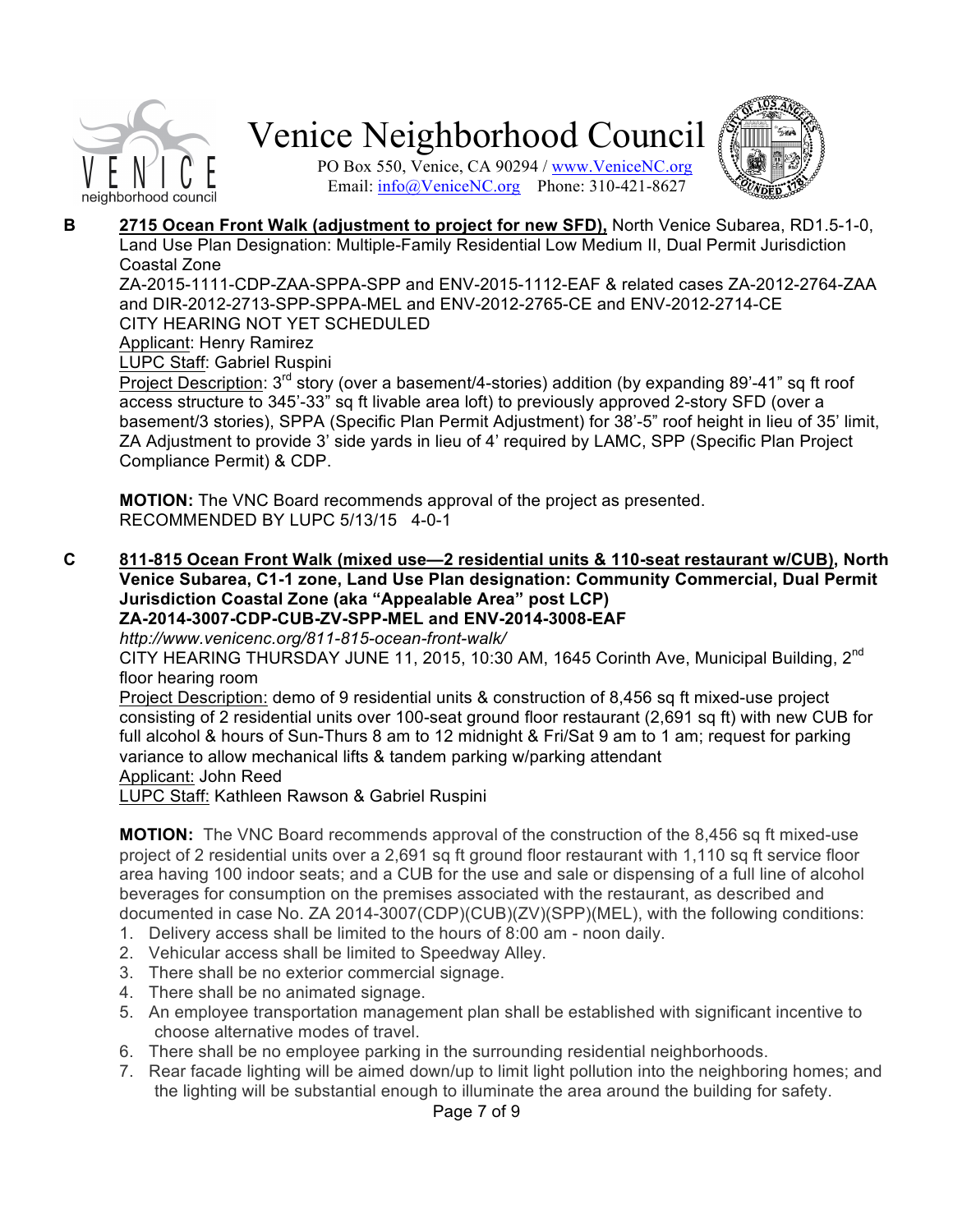



PO Box 550, Venice, CA 90294 / www.VeniceNC.org Email: info@VeniceNC.org Phone: 310-421-8627

- 8. A significant effort shall made by the restaurant operator in conjunction with the LAPD to limit the noise created by street musicians outside the restaurant. RECOMMENDED BY LUPC 5/13/15 4-0-1
- **14. New Business (9:58PM – 10 minutes)** *[Discussion and possible action]*
- **A Bicycle Safety and Bicycle Rental Facilities** (Marc Saltzberg on behalf of the Neighborhood Committee VicePresident@venicenc.org)

**MOTION:** *Whereas* Venice Beach attracts millions of tourists each year, many of whom rent bicycles, and

*Whereas* bicycle rental shops rent their equipment without regard to riding ability, knowledge of local ordinances intended for bicycle safety, or knowledge and understanding of lane striping intended to protect bike riders, or knowledge of where bicycle paths go and potential hazards along them, and

*Whereas* bicycle riders who violate Los Angeles City bike safety and traffic ordinances are a hazard to both motor vehicle operators and pedestrians, and

*Whereas* California state law requires that anyone under the age of 18 riding a bicycle (or using inline skates) wear a helmet on a street, bikeway or public bicycle path or trail, including children who are sitting in restraining seats or are being towed in a trailer behind the bicycle, and

*Whereas* such helmets are provided at no charge by bike rental facilities even though the law does not require such helmets for adults, and

*Whereas* hundreds of bicycle accidents involving rented equipment occur in Los Angeles each year that could be avoided with better bike rider education while injuries arising from such accidents could be mitigated with protective equipment;

THEREFORE BE IT RESOLVED that the Venice Neighborhood Council recommends that:

- 1. The Los Angeles City Council request the Department of Transportation to develop a guidebook of basic road regulations and bicycle safety tips, and further requires Bicycle Rental Facilities to distribute it to each individual renter/bike rider.
- 2. Bicycle rental facilities be required to obtain a signed waiver from each rider stating they have read, understand and will abide by California bicycle laws.
- 3. Los Angeles bicycle vendors / rental companies be required to supply each bicycle rider, regardless of age, with a safety helmet before leaving the location.